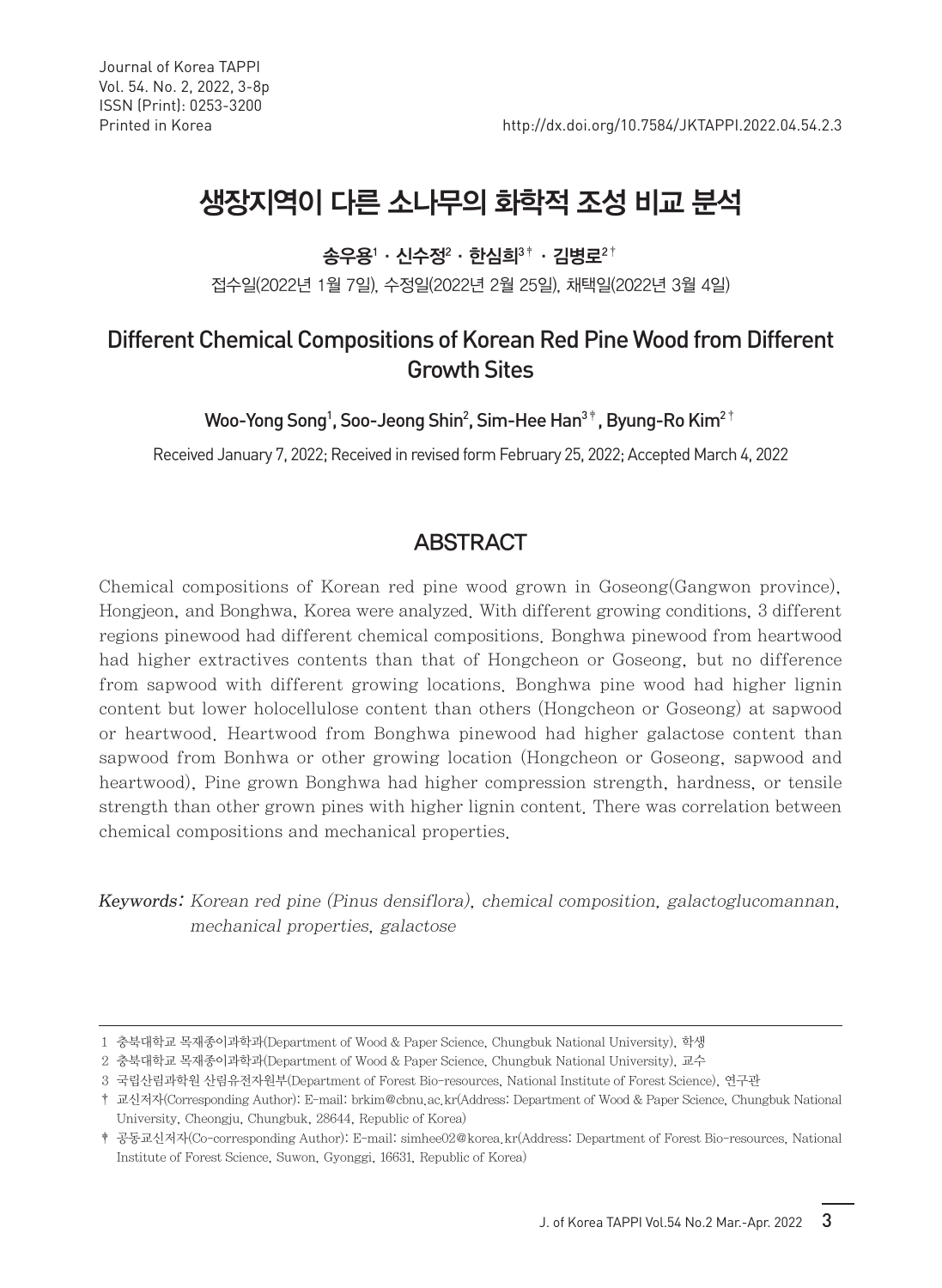## 1. 서 론

우리나라 산림면적에서 가장 넓게 분포하며, 대표 용재 수종 중 하나인 소나무는 통직하고 재질이 단단하며 잘 썩지 않는 우수한 재질을 갖추고 있다. 이러한 특성 때문 에 소나무는 예로부터 궁궐이나 사찰, 가구 등에 많이 사 용해 왔다. 소나무 목재의 현장 관리 기준 및 공급체계 개 선 연구에서 수행한 설문조사에 따르면, 지역에 따라 소 나무의 품질에 차이가 있다고 생각하는지에 관한 질문에  $72.9\%$ 가 차이가 있다고 답하였다.<sup>1)</sup> 또한, 지역에 따른 해부학적, 물리적, 기계적 성질과 관련된 연구가 다양하 게 이루어 졌다. 2-6)

일반적으로 목재는 주성분인 셀룰로오스, 헤미셀룰로오 스, 리그닌과 부성분인 추출물, 회분으로 구성되어 있으 며, 수종이나 생육지에 따라 성분의 차이가 있다. 보통 침 엽수재는 대략 셀룰로오스 40-50%, 헤미셀룰로오스 11-20%, 리그닌 27-30%로 구성되어 있고, 활엽수재는 대략 셀룰로오스 45-50%, 헤미셀룰로오스 15-20%, 리 그닌 20-25%로 구성되어 있다. 침엽수재 중 소나무는 다 른 침엽수재와 비교했를 때, 리그닌과 다당류 함량이 낮 은 편에 속하며, 유기용매 추출물 함량은 높은 편이다.<sup>7)</sup>

침엽수의 헤미셀룰로오스 주성분은 glucomannan이 며, 염기성 화학 펄프 공정에서 peeling-off 반응으로 제 거되기 때문에 수율 감소의 원인이 된다.8) 그러나 침엽수 에 함유된 자이란은 염기성 화학 펄프 공정에서 peeling-off 반응에 대한 저항성이 커서 상대적으로 덜 분해 된다.9) 또한, 세포벽 내 존재 위치를 살펴보면, 침엽수의 glucomannan은 xylan보다 마이크로피브릴 내부에 존 재한다.10,11)

헤미셀룰로오스를 분석하기 위해서는 24% KOH 수용 액으로 xylan과 glucomannan을 추출한 후, 약산성이나 중성 조건에서 침전으로 분리되는 것을 회수하고, 이를 치환 반응한 후, 산 가수분해하여 구성당 분석을 통하여 헤미셀룰로오스 구조를 추정한다.12,13)

Table 1. Information on experimental samples

수목의 생장 환경은 산지별, 해발고도, 건조 스트레스, 일조량이나 일교차 등 매우 다양하다. 이런 다양한 환경 은 수목의 광합성에 영향을 주고, 최종적으로는 생장 차 이를 가져오게 된다. 또한, 생산된 목재의 화학적 조성에 까지 영향을 주어, 세포의 구조와 특성, 연륜 폭의 증가 량 등에도 차이를 나타낸다.14-16)

본 연구는 태백산맥을 기준으로 고성, 홍천, 봉화 세 지 역에서 자란 소나무를 공시재료로 하여, 지역에 따른 화 학적 차이와 헤미셀룰로오스 구성 단당의 차이를 알 수 있는 기초자료를 제공하고자 하며, 이 자료를 이용하여 목재의 역학적 성질과 화학적 조성의 상관관계를 밝히는 데 목적이 있다.

## 2. 재료 및 방법

#### 2.1 공시재료

본 연구에서 사용한 재료는 산림조합 동부 목재유통센터 에서 제공한 것으로, 영동지역인 강원도 고성군, 영서 지역 인 강원도 홍천군, 영남 지역인 경상북도 봉화군 지역의 소 나무이다. 소나무 단판은 심재와 변재로 나눈 후 40 mesh 로 제작하여 연구 시료로 사용하였다. 공시 재료로 사용한 소나무 단판의 수령, 흉고 직경, 평균 연륜폭 및 만재율은 Table 1과 같다.

### 2.2 분석 2.2.1 추출물 분석

소수성 추출물 함량을 측정하기 위해서 아세톤 추출을 실시하였으며, TAPPI 204 om-88 방법을 사용하였다. 친수성 추출물 함량을 측정하기 위해서 온수 추출을 실 시하였으며, TAPPI 207 cm-93 방법을 사용하였다.

#### 2.2.2. 리그닌 정량 분석

산 불용성 리그닌 함량을 측정하기 위하여, Tappi 222

| Province  | Tree age<br>(year) | Diameter<br>$\rm (cm)$ | Average annual ring width<br>$\text{(mm)}$ | Latewood ratio<br>$(\%)$ |  |
|-----------|--------------------|------------------------|--------------------------------------------|--------------------------|--|
| Bonghwa   | 76                 | 45.5                   |                                            | 18.57                    |  |
| Goseong   | 85                 | 48                     |                                            | 22.87                    |  |
| Hongcheon | 82                 | 42                     | 26                                         | 20.19                    |  |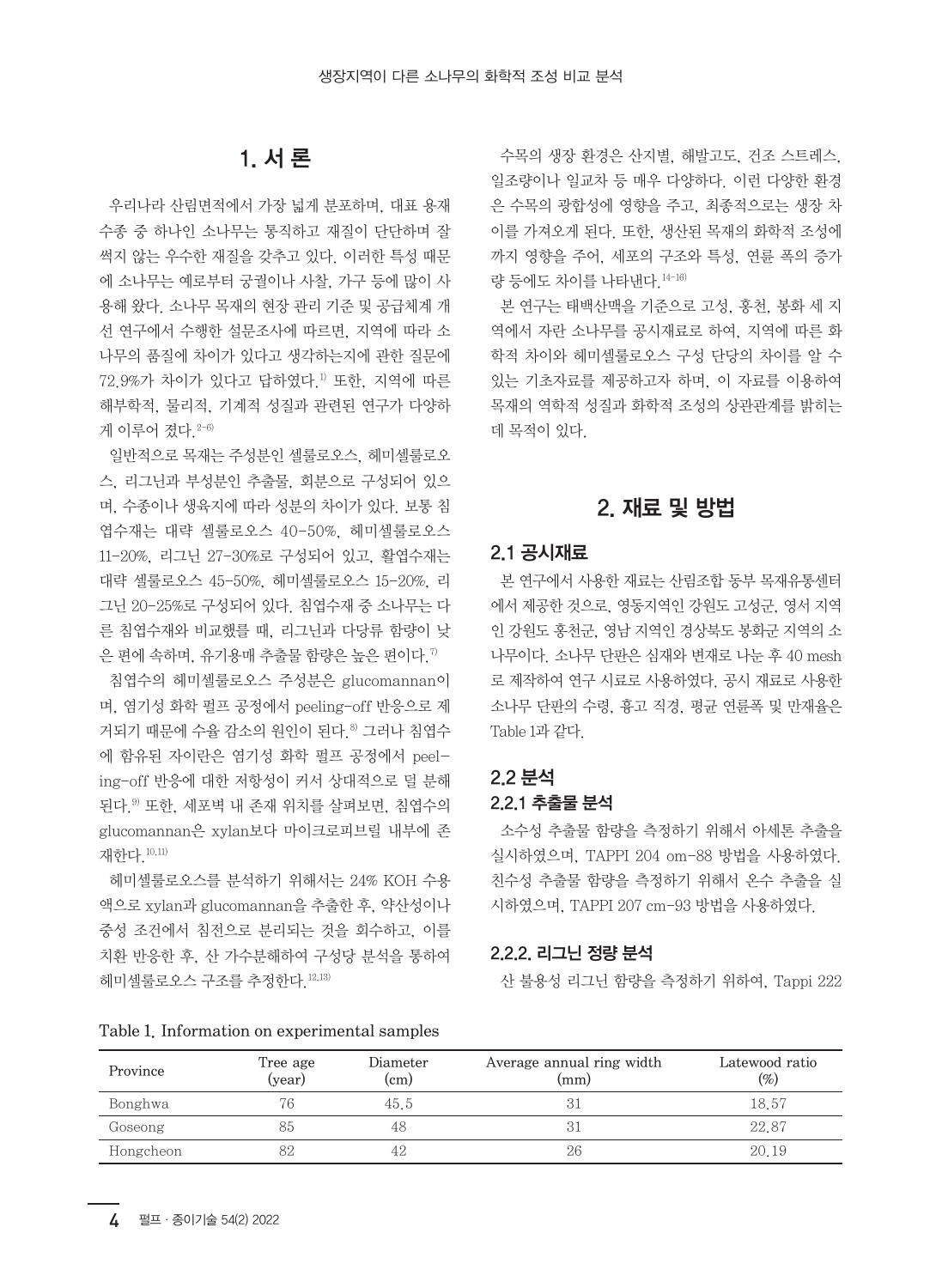om-21 방법을 실시하였다. 산 가용성 리그닌은 여과 후 남은 여과액을 Biochrome Libra S12 205 nm에서 흡광 도를 측정하여 정량하였다(Tappi UM 250).

#### 2.2.3 탄수화물 분석

원료의 탄수화물 조성을 비교하기 위하여, 산 가수분해 산물의 1 H-NMR 분석을 실시하였다. 시료 0.4 g에 72% 황산을 이용하여 30℃에서 한 시간 동안 1차 가수분해 후, 중수(D2O) 3.0 mL을 넣어 희석한 후 100℃에서 한 시간 동안 2차 가수분해를 시행하였다. 가수분해 후 여 과 과정을 거쳐 얻은 여과액을 모아 NMR 분석 튜브에 넣은 후 Bruker AVACE NMR spectrometer(500 MHz) 기기를 이용하여 분석하였다. NMR 스펙트럼상에 서 아노머성 수소 피크를 적분하여 탄수화물을 정량 분 석하였다.

## 3. 결과 및 고찰

## 3.1 산지에 따른 화학적 조성 차이 3.1.1 추출물 함량 차이

Table 2는 아세톤 추출물의 분석 결과를 보여 준다. 심 재부는 봉화 4.2%, 홍천 3.9%, 고성 3.9% 순으로 나타 났고, 변재부는 봉화 2.0%, 홍천 1.3%, 고성 1.0% 순으 로 나타났다. 즉, 심재부와 변재부에서 봉화가 확실하게 높은 값을 나타냈다. 다른 연구 집단의 소나무 아세톤 추 출물 함량이 심재 3.9%, 변재 2.8%인 결과와 비교했을 때, 봉화 소나무 심재의 아세톤 추출물 함량은 매우 높은 것을 확인할 수 있었다.16) 열수 추출물의 분석 결과도 Table 2에 제시하였으며, 심재부의 열수 추출물 함량은 봉화 7.4%, 고성 5.7% 그리고 홍천 5.4%로 봉화가 가장 높게 나타났고, 고성과 홍천은 차이가 없는 것으로 나타 났다. 변재부의 열수 추출물 함량은 고성 5.2%, 홍천 4.2%, 봉화 3.8%로 고성이 가장 높은 것으로 나타났다. 다른 연구집단의 소나무 열수 추출물 함량을 심재 5.6%, 변재 5.3%로 제시한 바 있는데, 이와 비교했을 때 심재 부는 비슷한 결과를 보였으나, 변재부는 적은 것으로 나 타났다.16)

#### 3.1.2 리그닌 함량 차이

산지별 소나무의 리그닌 함량을 Table 2에 나타내었 다. 심재부의 산지별 리그닌 함량은 봉화가 31.5%로 가 장 높았고, 다음은 고성 29.1%, 홍천 28.1% 순으로 나타 났으며, 고성과 홍천 간 차이는 크지 않았다. 변재부의 리그닌 함량은 고성 25.4%, 홍천, 25.4%와 봉화 25.8% 로 심재에 비하여 산지가 차이가 크지 않았다. 다른 연구 집단의 소나무의 리그닌 함량은 심재 25.1%, 변재 25.7%로, 본 연구 결과에서 얻은 봉화의 심재 리그닌 함 량은 기존 결과에 비해 매우 높은 값임을 확인하였고 홍 천과 고성의 심재 리그닌도 높았다.16)

#### 3.1.3. 헤미셀룰로오스 함량 차이

침엽수의 헤미셀룰로오스는 글루코만난이 주성분이고, 아라비노글루쿠로노자이란이 부성분으로 존재한다. 글 루코만난은 갈락토스 함량에 따라 갈락토글루코만난과 글루코만난으로 크게 나누어진다. 일반적으로 갈락토글 루코만난은 갈락토스:글루코스:만노스의 비율이 1:1:3이 고,17) 글루코만난은 갈락토스:글루코스:만노스의 비율이 0.1:1:4이다.18) 글루코만난을 추출하여 분석한 결과에 근 거하면, 소나무를 24% KOH로 추출한 후 분리한 글루코 만난은 만노스의 비율이 72.0-75.7%, 갈락토스의 비율 은 2.2-4.0%, 글루코스의 비율은 17.5-22.3%로 구성되 어 있다. 리기다소나무의 경우, 만노스 58.4-77.9%, 글

|                     | Experiment | Acetone            | Hot-water          | Lignin | Polysaccharides |  |
|---------------------|------------|--------------------|--------------------|--------|-----------------|--|
| Province & position |            | extractives $(\%)$ | extractives $(\%)$ | $(\%)$ | $(\% )$         |  |
| Bonghwa             | Heartwood  | 4.2                | 7.4                | 31.5   | 56.9            |  |
|                     | Sapwood    | 2.0                | 3.8                | 25.8   | 68.4            |  |
| Goseong             | Heartwood  | 3.9                | 5.4                | 28.1   | 62.6            |  |
|                     | Sapwood    | 1.4                | 4.2                | 25.5   | 68.9            |  |
| Hongcheon           | Heartwood  | 3.9                | 5.7                | 29.1   | 61.3            |  |
|                     | Sapwood    | 1.0                | 5.2                | 25.4   | 68.4            |  |

Table 2. Chemical composition of different growing sites Korean red pine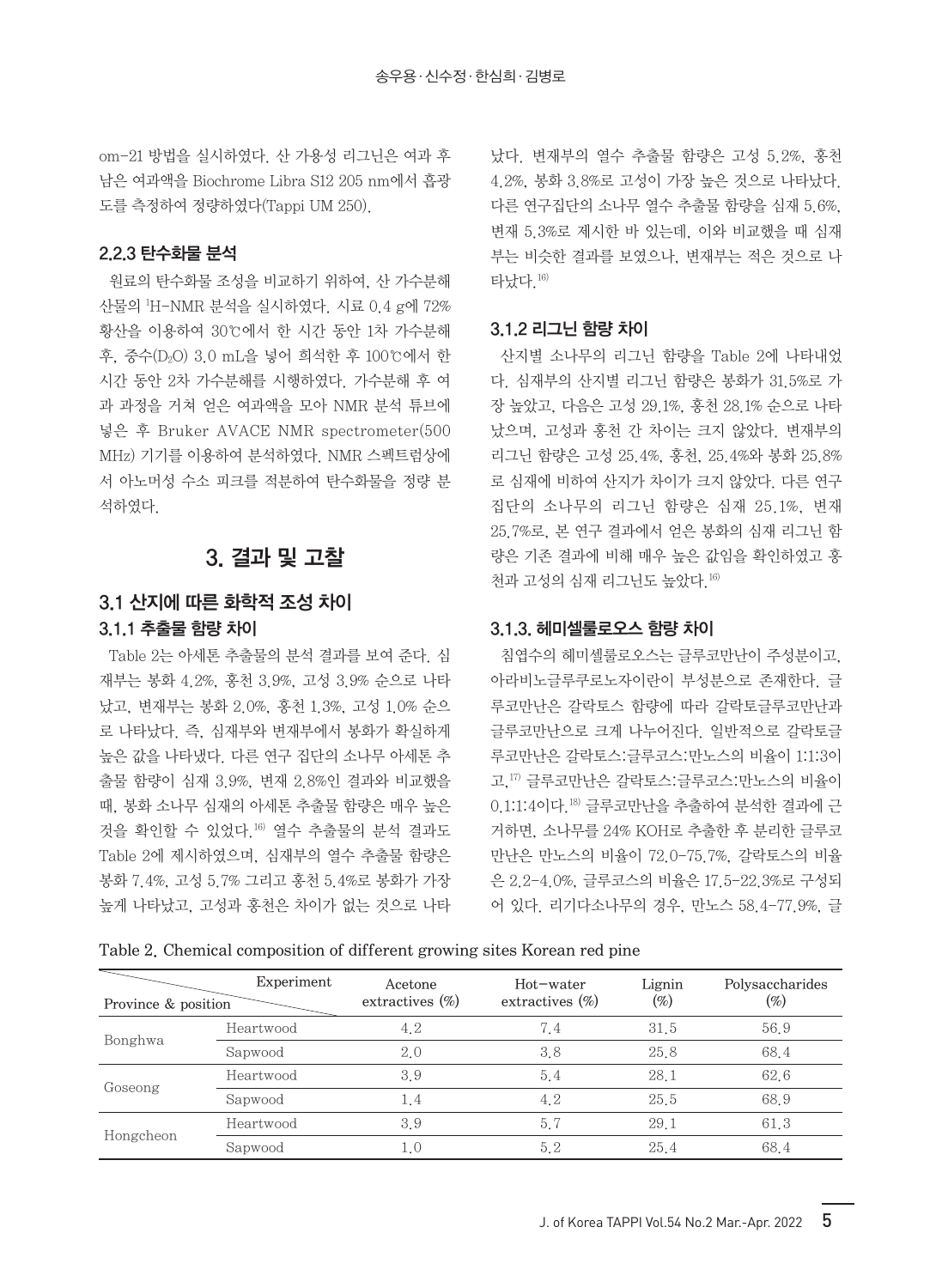루코스 16.8-27.2%, 갈락토스 2.3-4.9%를 보였다.12-13) 금강송과 소나무 목분의 단당 분석 결과를 비교하면, 금 강송의 경우는 만노스 11.5%, 갈락토스 1.9-2.3%를 보 였고, 소나무의 경우는 만노스 10.2-11.2%, 갈락토스 2.2-6.31%로 확인되었다.19)

본 연구에서 3곳 산지 소나무 시료의 심재와 변재부의 단당 분석한 결과를 Table 3으로 정리하였다. 가장 큰 특 징은 봉화지역 소나무의 심재부 갈락토스 함량은 5.8% 로 다른 지역(2.6-2.8%)이나 봉화지역 소나무의 변재 (3.0%)보다 월등하게 높았다. 이것은 봉화지역 소나무 심재는 갈락토스 함량이 높은 갈락토글루코만난을 많이 포함하고 있지만, 다른 지역은 갈락토스 함량이 낮은 글 루코만난으로 구성되어 있기 때문으로 생각된다. 본 연 구에서는 글루코스의 함량 분석을 제외하였다. 헤미셀룰 로오스를 추출하여 당 분석을 한 것이 아니고 추출물이 제거된 목재를 산 가수분해한 후, 단당을 분석한 것이기 때문에, 대부분 글루코스는 셀룰로오스에서 기인한 것으 로 생각된다.

자일란을 구성하는 자일로스 분석 결과 고성 지역의 심 재와 변재에서 다른 지역보다 함량이 높았다. 하지만 자 일란 사슬에 함께 존재하는 아라비노스나 글루쿠론산의 함량은 봉화지역 소나무 심재나 변재에 비하여 높지 않 았다.

### 3.2 산지별 화학적 조성이 목재의 품질에 미치는 영향 비교

Table 2에 세 지역의 심재부와 변재부의 화학적 조성을 나타내었다. 소나무 심재부의 아세톤 추출물 및 열수 추 출물은 홍천과 고성보다 봉화의 소나무에서 높은 값을 보였고, 변재부는 세 지역 간 차이가 없는 것으로 나타났 다. 리그닌의 경우, 봉화 소나무의 심재와 변재 모두에서 홍천과 고성 소나무보다 높게 나타났다. Kim 등(2020)6) 의 한국산 소나무의 역학적 특성 분석 결과에 의하면, 압 축강도의 경우, 심재부에서는 봉화 51.37 N/mm², 홍천 38.97 N/mm2 , 고성 38.17 N/mm2 순으로 봉화 소나무 의 값이 가장 컸고, 홍천과 고성은 차이가 없었으며, 변 재부에서는 봉화 51.19 N/mm², 홍천과 고성이 각각 34.50, 29.86 N/mm2 으로 봉화가 가장 크고, 홍천과 고 성의 값은 차이가 없는 것으로 나타났다.<sup>6)</sup> 경도의 경우는 횡단면에서 봉화53.68 N/mm², 홍천과 고성이 각각 39.68, 39.15 N/mm²로 봉화 값이 가장 크고 홍천과 고 성은 차이가 없는 것으로 나타났다. 전단 강도의 경우, 심재부에서는 유의하지는 않았지만, 봉화 11.52 N/mm², 홍천 10.75 N/mm², 고성 10.63 N/mm²으로 평균적으 로 높아으며, 변재부는 봉화 11.48 N/mm², 고성과 홍천 이 각각 8.72, 7.14 N/mm²로 봉화가 가장 크고, 고성과 홍천은 차이가 없는 것으로 나타났다. Kim 등(2020)6)의 결과는 본 연구에서 얻은 화학적 조성과 연관이 크다고 생각한다.<sup>6)</sup> 봉화 소나무의 역학적 성질이 크게 나타난 것 은 리그닌 함량이 높은 것에 기인하는 것으로 판단된다. 즉, 세포벽 사이의 공간들을 채우고 있는 리그닌이 기계 적 강도를 부여한 것으로 판단된다.

## 4. 결 론

본 연구에서는 태백산맥을 기준으로 고성(영동), 홍천 (영서), 봉화(영남)지역의 소나무 시료를 이용하여 다음

|                     | Experiment |           |      |      |     |     |         |      |
|---------------------|------------|-----------|------|------|-----|-----|---------|------|
| Province & position |            | Polysacch | GlcA | Clu  | Xyl | Gal | Ara     | Man  |
| Bonghwa             | Heartwood  | 62.6      | 2.1  | 36.8 | 6.8 | 5.8 | 2.1     | 9.0  |
|                     | Sapwood    | 68.9      | 2.0  | 44.2 | 5.4 | 3.0 | 2.0     | 12.3 |
| Goseong             | Heartwood  | 56.9      | 1.9  | 34.9 | 6.9 | 2.8 | 1.3     | 9.2  |
|                     | Sapwood    | 68.4      | 1.9  | 43.6 | 6.8 | 2.3 | 2.1     | 11.7 |
| Hongcheon           | Heartwood  | 61.3      | 1.5  | 39.5 | 6.1 | 2.6 | 1.7     | 9.9  |
|                     | Sapwood    | 68.4      | 1.0  | 46.6 | 5.3 | 2.1 | $1.1\,$ | 12.4 |

Table 3. Relative monosaccharide composition of different growing sites Korean red pine

Polysacch: polysaccharide, GlcA: glucuronic acid, Glu: glucose, Xyl: xylose, Gal: galactose, Ara: arabinose, Man: mannose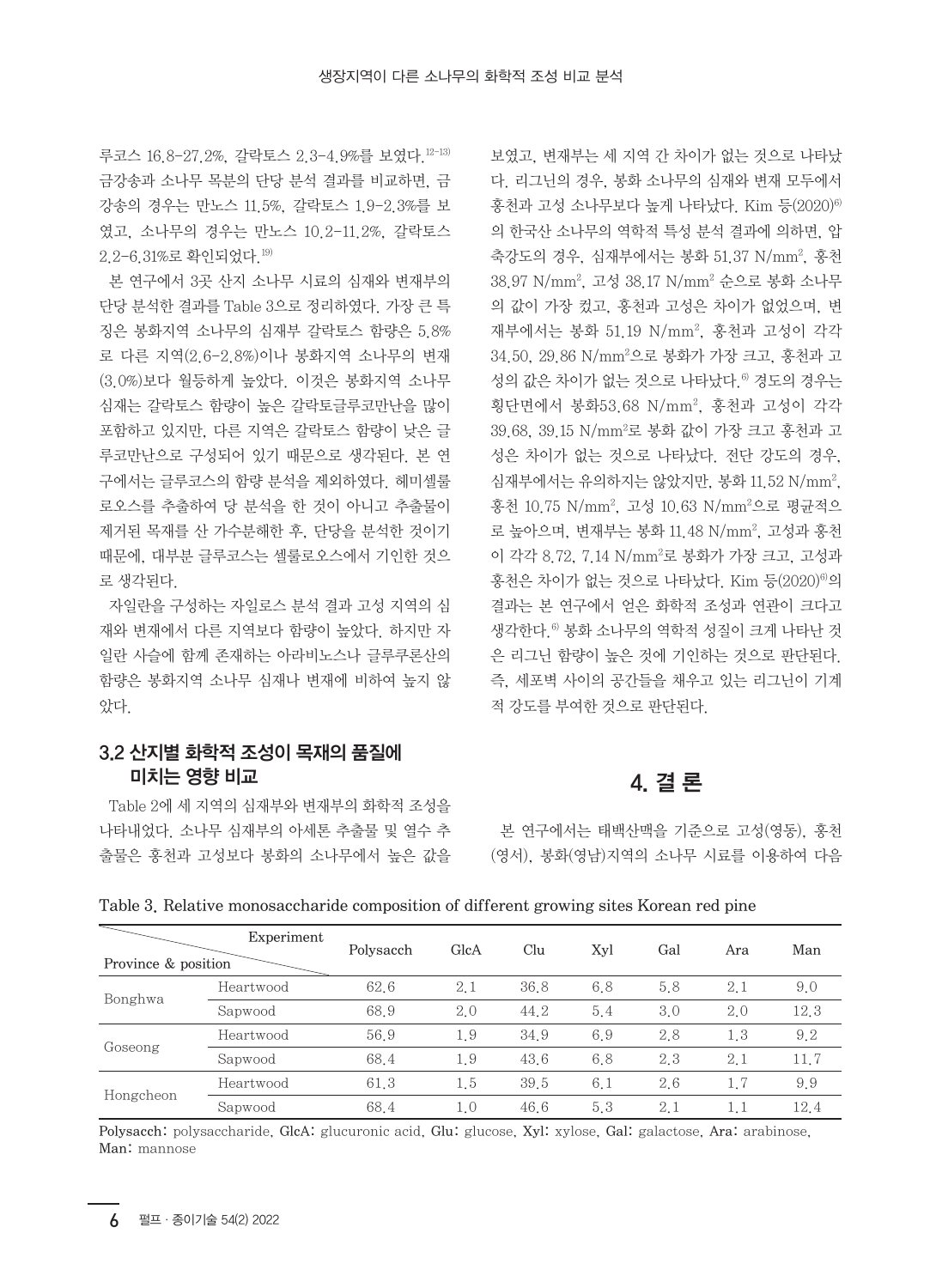과 같은 화학조성 분석 결과를 얻었다. 즉, 생육환경이 다른 세 지역 소나무의 화학적 차이를 알 수 있는 기초 자 료를 얻었다. 심재부의 아세톤 추출물 및 열수 추출물 함 량은 홍천과 고성보다 봉화 소나무에서 높게 나타났고, 변재부에서는 세 지역 간 차이가 없었다. 홀로셀룰로스 는 심재부와 변재부 모두 봉화 소나무에서 확실하게 낮 게 나타났다. 리그닌 함량은 봉화 소나무의 심재부와 변 재부 모두에서 홍천과 고성 소나무보다 높게 나타났다. 소나무 구성 당의 경우, 갈락토스 함량은 봉화 소나무의 심재부가 다른 지역이나 봉화 변재부보다 매우 높아 갈 락토글루코만난 함량이 높았다. 역학적 성질과 화학적 조성의 상관관계를 조사하였는데, 봉화 소나무의 압축 강도, 경도 및 전단 강도가 높게 나타난 것은 세포벽 사 이의 공간들을 채우고 있는 리그닌이 봉화 소나무에서 높게 나타나 역학적 강도를 부여했기 때문으로 판단된 다. 즉, 소나무의 화학적 조성이 역학적 성질에 영향을 준 것으로 보인다.

## Literature Cited

- 1. Han, G. S., Study on improvement site management system and supply of timber for repairing culture properties, Cultural Heritage Administration, Daejeon, Korea (2015).
- 2. Kim, J. Y. and Kim, B. R., Tracheid width and cell-wall thickness of Korean pine trees from depending on provinces, Journal of Agriculture Science Research 36(1):58-62 (2020).
- 3. Kim, M. J., Seo, J. W., and Kim, B. R., Anatomical characteristics of Korean red pine according to provinces, Journal of the Korean Wood Science and Technology 46(1):100-106 (2018).
- 4. Kim, M. J. and Kim, B. R., Physical characteristics of Korean red pines according to provinces (Goseong, Hongcheon and Bonghwa-gun), Journal of the Korean Wood Science and Technology 46(5):437-448 (2018).
- 5. Kim, J. Y., Kim, S. C., and Kim, B. R., Microfibril angle characteristics of Korean pine trees

from depending on provinces, Journal of the Korean Wood Science and Technology 48(4): 569-576 (2020).

- 6. Kim, M. J., Kim, J. Y., and Kim, B. R., Mechanical characteristics of Korean red pines according to provinces (Goseong, Hongcheon and Bonghwa-gun), Journal of the Korean Wood Science and Technology 48(5):666-675 (2020).
- 7. Han, S. H., Song, W. Y., and Shin, S. J., Evaluation of typical wood species as the raw material for solid biofuel production by chemical composition analysis, Journal of Korea TAPPI 48(6):62-71 (2016).
- 8. Wigell, A., Brelid, H., and Theliander, H., Kinetic modelling of (galacto)glucomannan degradation during alkaline cooking of softwood, Nordic Pulp & Paper Research Journal 22(4):495-499 (2007).
- 9. Johansson, M. H., and Samuleson, O., Reducing end groups in birch xylan and their alkaline degradation, Wood Science & Technology 11: 251-263 (1977).
- 10. Donaldon, L. A., and Knok, J. P., Location of cell wall polysaccharides in normal and compression wood of radiate pine: Relationships with lignification and microfibril orientation, Plant Physiology 158(2):642-653 (2012).
- 11. Tokoh, C., Takabe, K. H., and Fujita, M. Cellulose sythesized by Acetobacter xylinum in the presence of plant cell wall polysaccharides, Cellulose 9:65-74 (2002).
- 12. Lee, J. Y., Kim, Y. C., and Cho, N. S., Studies on the Pinus species hemicellulose in Korea 1 - Isolation and purification of xylan -, Journal of Korean TAPPI 14(1):3-7 (1982).
- 13. Lee, J. Y., Kim, Y. C., Do, G. H., and Cho, N. S., Studies on the Pinus species hemicellulose in Korea 2 - Structures of xylan and glucomannan -, Journal of Korean TAPPI 16(2): 3-9 (1984).